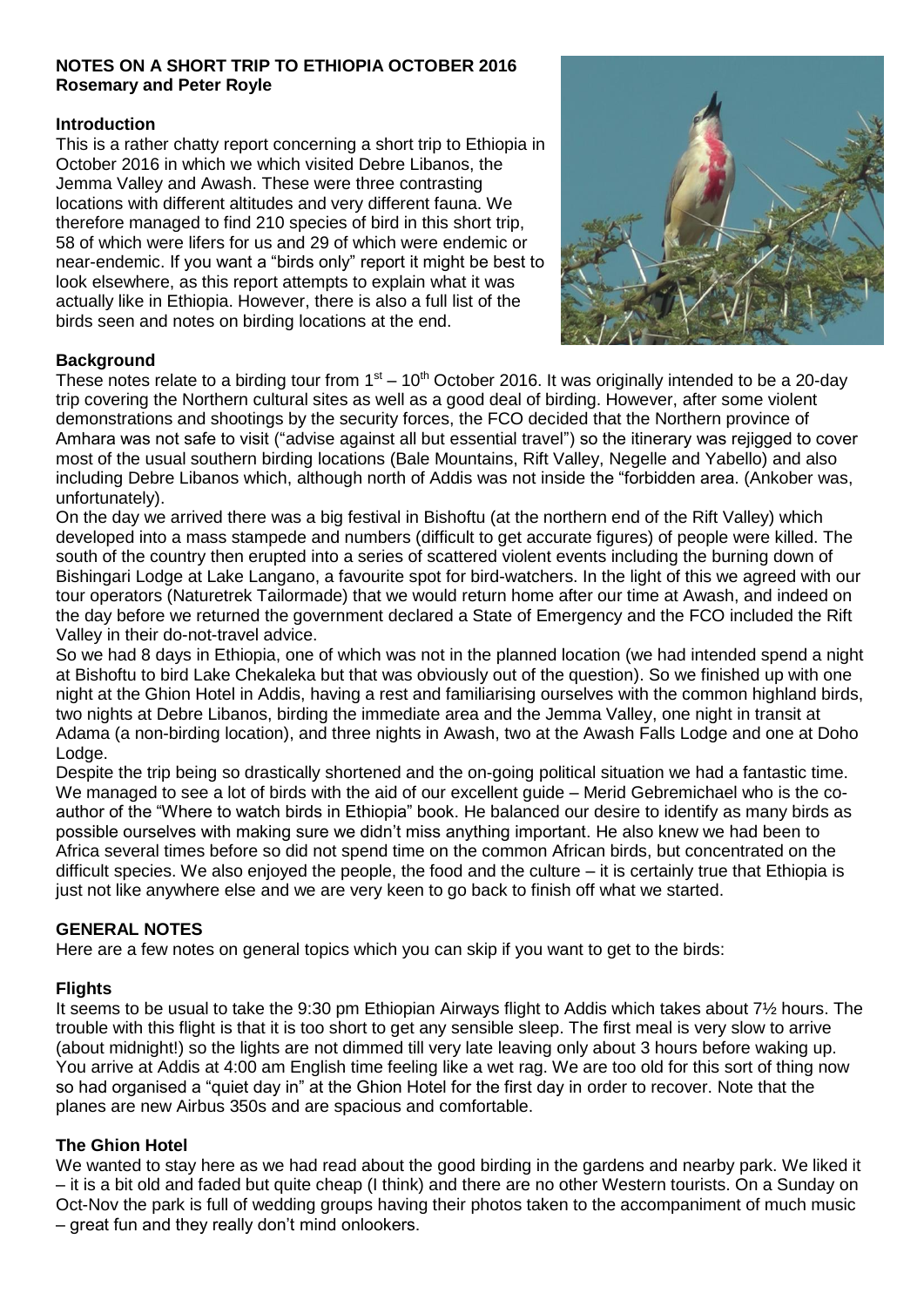## **Weather**

We planned this trip to start at the beginning of the dry season  $-1<sup>st</sup>$  October. Before we went the forecasts showed continuous wet and showery weather over the Ethiopian highlands and it was raining when the plane landed. That day was overcast with a little drizzle. The next day dawned sunny and bright – the doorman at the hotel said "Rain finished now" and he was right. So we actually arrived at exactly the right moment - the countryside was green and flowery but the weather was dry and sunny.

#### **Organisation**

I am sure it is possible to organise a birdwatching trip in Ethiopia with a local company and guide booked directly on the web and with email. We chose the simple option of booking through Naturetrek Tailormade since we had to organise the trip at short notice.

#### **Phones**

Mobile phone reception is good in most places, even way out in the countryside. We were talking to our tour organiser in the UK whilst watching a suite of African birds in the bush at Awash.

#### **Mosquitos**

We took malaria prophylactics (Doxycycline, which also has a welcome side effect of helping to ward off tummy bugs) and expected that, just after the rains, mosquitos would be a problem. In the event the only place where we encountered mosquitos and I got badly bitten was in the town-centre hotel at Adama. A mosquito net was supplied there but we did not use it as the hotel room seemed to be more-or-less hermetically sealed. This was in fact true but I had failed to notice that the bathroom window was slightly ajar and this was enough – I woke up with a good selection of bites. Lesson learnt.

#### **Food**

Peter experimented with Ethiopian food and enjoyed it. This is based on Injera, a kind of large circular flat bread made from the Tef grain, which is actually more like a pancake. It is brownish, about 5mm thick and has little holes all over one side like a sponge (or a crumpet). It has a slightly sour taste but is not too bad. It is served with stir-fired meat, or stews or various other things such as chickpeas, with a dish of hot sauce (very tasty with an excellent earthy, slightly sour taste) on the side. The meat was tasty but often a bit tough – it was probably lamb or more likely goat. Injera is also served with ….. injera. This is Firfir – chopped up Injera stirred around with hot sauce and served for breakfast and for fasting meals

## **Coffee ceremony**

This is not really a ceremony, just part of Ethiopian life. You can see the coffee ladies at little stalls in the markets and even at breakfast in hotels. They sit on a little stool behind a tray of handle-less coffee cups where they first roast the coffee beans on a tray over a charcoal stove, then grind them, then make the coffee in a tall jug, also over the stove. There will often be incense burning on another little stove in front of the cups, and popcorn (strangely) is often served just before the coffee (it is slightly sweetened and makes an excellent pudding). The coffee is strong but not bitter and has a roasted-grain taste – it is delicious. It is served with sugar separately – I found ½ spoon about right. (Note that if you order coffee anywhere it will be strong and in small cups - essentially expresso. I expect you can order a longer milkier version but I never tried)

#### **Drinks**

We developed a taste for Merinda Orange – quite sweet but refreshing. The local beer (we tried St George and Waalia) was very palatable and not too gassy. At the hotel in Adama we noticed the local gin was very cheap so we ordered doubles with tonic – a very generous double and tonics for two people came out at about £3 and was perfectly palatable. At the Awash Lodges they only had imported Gordon's Gin but this was still reasonably cheap and came out about £9 for two doubles including a service charge.

#### **Resources**

We made extensive use of "Where to watch birds in Ethiopia", 2010, Spottiswoode, Gebremichael and Francis (we now have a signed copy!). To identify birds we used "Birds of the Horn of Africa" by Redman, Stevenson and Fanshawe. As a general guide we used the Bradt guide by Philip Briggs, who is an "Ethiopiaphile" – the book is also surprisingly good about birds and birding locations. Most trip reports are of limited use – they are mostly by big tour companies and don't give you any flavour of the place at all.

## **Notes on the Ethiopia way of life**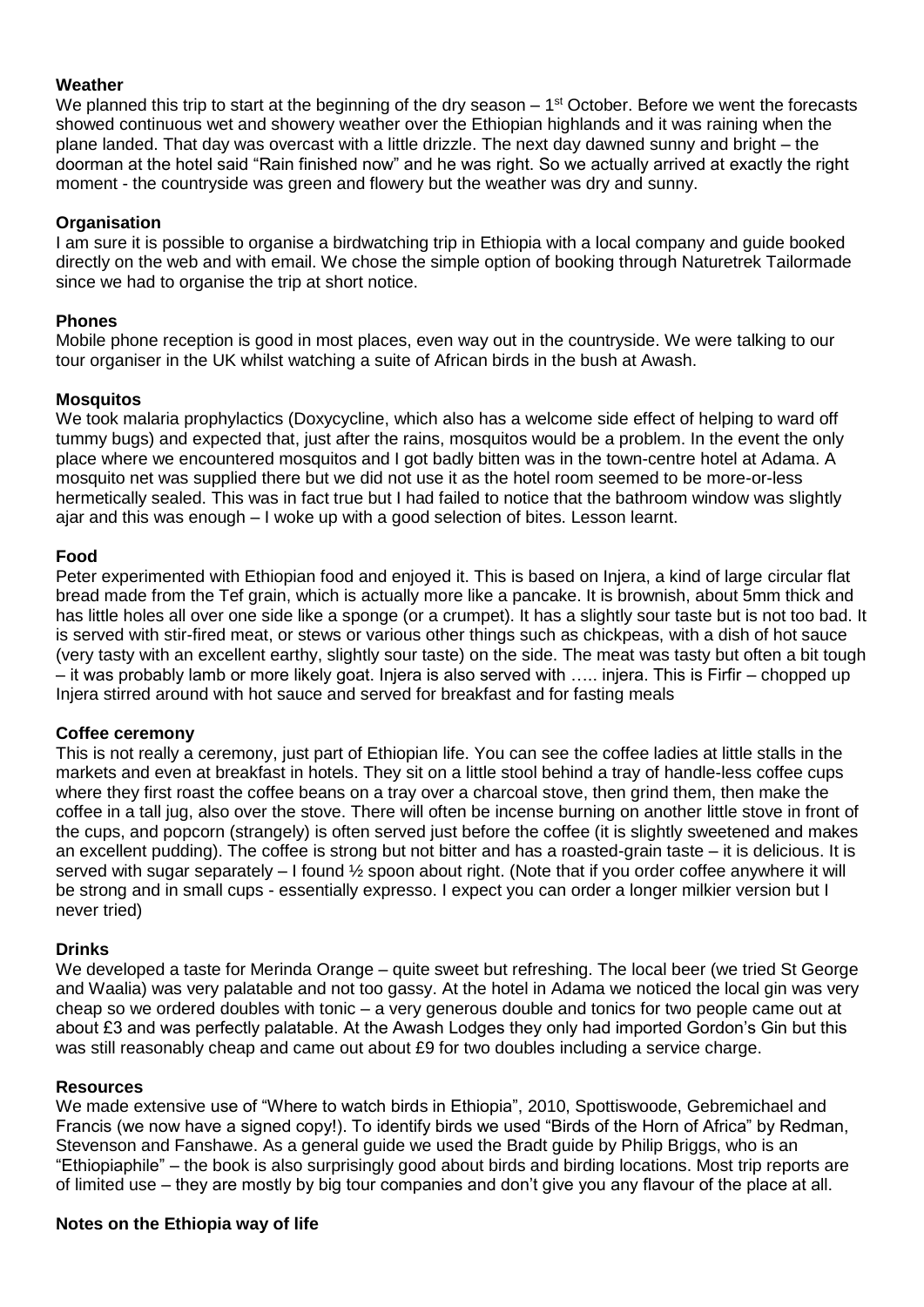93% of Ethiopians are subsistence farmers and this is obvious when travelling through the countryside. You see small fields being ploughed with oxen (we never saw a tractor or any mechanised farm implement) and fields being hand-weeded. Everywhere there are flocks of goats and sheep often mixed with donkeys and cows, with a shepherd close by. In agricultural areas the homes are still very traditional – thatched wattle & daub huts or maybe with the thatch replaced by a tin roof. Goods are mainly carried by donkey or sometimes pony cart. Life in these areas has probably not materially changed for hundreds of years. In the towns it is different – there are shops, cars, restaurants – all the usual things. And there is obviously a wellheeled upper class - there are a number of 5-star lodges around the Rift Valley lakes and Lake Tana which are the weekend playgrounds for the rich, and there are smart restaurants in Addis. It is not easy to see how this "living standards" gap can be bridged or how a country like this can be brought into the 21<sup>st</sup> century.

# **White robes**

One of the characteristic features of highland Ethiopia which make it so unlike everywhere else it the wearing of white wraps or shawls on a day-to-day basis. These seem to come in several forms. There is the formal version, which is made of white muslin or cheesecloth, and for women this is often edged with a patterned strip. This is worn to all church services and, as far as I can tell, to many formal events. It is usually wrapped over the head as well the shoulders. Then there is the work-a-day thicker version worn by almost everybody on the cold mornings in the highlands. When we drove to the Jemma Gorge on a rather cold morning, virtually everybody we passed on the road was clad in a thick enveloping white shawl. This seems an impractical colour when you don't have running water or a washing machine but it does make the scenery very characteristic.

# **ACCOMMODATION**

# **The Ethio-German Hotel**

We stayed for two nights at the Ethio-German Hotel at Debre Libanos. It is in a fantastic location, right on the rim of the gorge, and within easy walking distance of the Portuguese Bridge. The room was spacious and looked attractive. But the bed was rock hard and the room was very cold – it felt like a fridge when you walked in. The nights were actually very cold – we had to use all the available bedding. The food was tasty and well-cooked but they only had three items available – spaghetti with tomato sauce, rice with tomato sauce and tomato soup. This got a tad repetitive! But the birding in the grounds and immediate vicinity was very good. Even in our last few minutes here we were seeing new species.

## **Awash Falls Lodge**

This lodge is in a splendid situation right next to the falls. There are crocodiles here which wait in the turbulent water below the falls for anything unfortunate swept over the edge, and these were very entertaining. Every so often one crocodile would swim right up under the falls which his head right up in the fall of water – I don't know why they did this (it looked like fun but the concept of a crocodile having fun seems somewhat alien) but it just shows how strong they are, being able to swim against a really fierce current of water.

The first hut we were offered seemed rather small – we were glad when the attentive staff checked the shower, found it was not working and moved us to a larger one. It was very hot at Awash – high 30s centigrade, so we were glad of the ceiling fan especially during the after-lunch snooze when the power was usually on. Mosquito nets were supplied and they worked well. The hut was not insect-proof, though although all the windows and open areas under the eaves had netting over them, but we found remarkably few creepy-crawlies inside.

The food was fine here – the European-style dishes such as Steak Bismarck (with a fried egg) and Beef Stroganoff (no cream or vodka but quite nice anyway) were quite palatable and served with a good selection of vegetables and usually fried potatoes. Food was served on low tables around a courtyard with a camp fire, with the coffee ceremony going on to one side and Slender-tailed Nightjars flying around overhead. Very pleasant indeed.

## **Doho Lodge**

This lodge is in the North East of the park and it run by the same people as Awash Falls Lodge. The lodge looks out over a lake and a large marshy area (strangely rather birdless) and has hot springs which are quite attractively laid out. The lodge is situated in the Afar region so the locals who work for the lodge can be seen carrying either a very long knife or an AK47 both of which are expressions of manhood and are carried by any male over about 10. The room in the lodge was fine, though electricity was only available in the evening, and the food was the same as Awash but with a more limited menu. We had the place to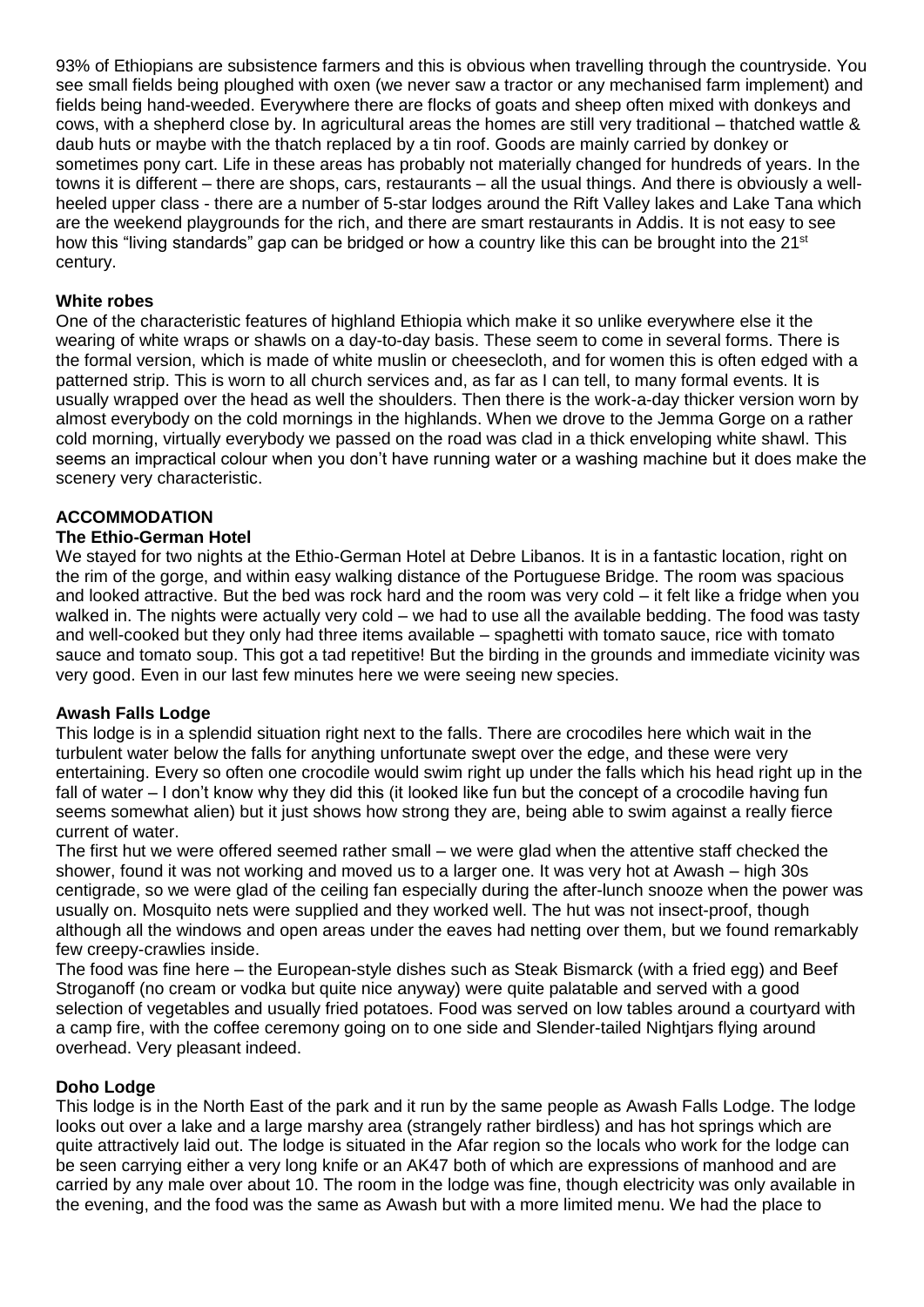ourselves and really liked it. There were Orange-bellied Parrots in the tree by the lake and Yellow-breasted Barbets carolling their duet from the bushes near the gate.

## **BIRDING INTRODUCTION**

In our short trip we managed to see 210 species. Ethiopian endemics and near-endemics seen were:

| <b>Endemics</b>                 | <b>Near-endemics</b>             |
|---------------------------------|----------------------------------|
| Wattled Ibis                    | Erkcel's Francolin               |
| <b>Blue-winged Goose</b>        | <b>White-cheeked Turaco</b>      |
| Harwood's Francolin             | Ethiopian Bee-eater              |
| White-collared Pigeon           | <b>Black-billed Wood-hoopoe</b>  |
| <b>Black-winged Lovebird</b>    | Abyssinian Black Wheatear        |
| <b>Banded Barbet</b>            | <b>White-rumped Babbler</b>      |
| Abyssinian Woodpecker           | Abyssinian White-eye             |
| Erlanger's Lark                 | Ethiopian Boubou                 |
| Gillett's Lark                  | Swainson's Sparrow               |
| <b>White-winged Cliff Chat</b>  | Speckle-fronted Weaver           |
| Ruppell's Black Chat            | <b>Brown-rumped Seedeater</b>    |
| Abyssinian Slaty Flycatcher     | Somali (Golden-breasted) Bunting |
| White-winged Black Tit          |                                  |
| <b>Ethiopian Oriole</b>         |                                  |
| <b>White-billed Starling</b>    |                                  |
| <b>White-bellied Canary</b>     |                                  |
| <b>White-throated Seedeater</b> |                                  |

There was also a good list of other northern African specialities: Buff-crested Bustard, Four-banded Sandgrouse, Hemprich's Hornbill, Red-fronted, Black-billed and Yellow-breasted Barbets, Singing Bushlark, Red-breasted Wheatear, Little Rock Thrush, Abyssinian Thrush, Grey Wren-Warbler, Brown Parisoma, Red-fronted Warbler, Grey-headed Batis, Rufous Chatterer, Montane White-eye, Tacazze Sunbird, Nile Valley Sunbird, Somali Fiscal, Rosy-patched Bushshrike, Slender-billed Starling, Bush and Yellow-spotted Petronia, Ruppell's Weaver, Cut-throat Finch, Somali Bunting and Steel-blue and Strawtailed Whydahs, all of which were lifers for us.

One of the unexpected highlights of the trip, due to the fact we were there in October, was the profusion of Palearctic migrants. We were not initially excited about this – we do not go all the way to Ethiopia to see a Spotted Flycatcher – but it actually became an interesting feature in its own right. We managed to find two lifers in the form of White-throated Robin (which were common in Awash and several were in full male plumage) and Upcher's Warbler, carrying out its distinctive tail fanning and waving. We also had better views of Olive-tree Warbler than I ever had in Lesbos (which had been frankly a barely tickable sighting). In the Jemma Valley we counted 16 Cuckoos and at Debre Libanos there was a continuous stream of Barn Swallows heading over our heads and down into the Jemma Valley from a south westerly direction – where had they come from? Our guide could hear Menetries Warbler but we never managed to track it down that would have been another lifer.

## **BIRDING SITES Ghion Hotel**

We spent the best part of a day sleeping and birding here, mostly on our own but for a couple of hours with our guide. Birds found quite easily just by sitting on the terrace were Blue-naped Mousebird, Tacazze Sunbird, Brown-rumped Seedeater, Streaky Seedeater, Baglafecht Weaver, Red-eyed Dove and Dusky Turtle Dove. A family of Abyssinian Slaty Flycatchers fed around the tables on the terrace but they do not look much like the picture in the book – they seemed longer tailed and larger beaked and it is worth noting that they feed almost entirely on the ground. Merid took us to a little bit of park just down the hill from the hotel entrance on the right hand side facing the entrance, and there we found Ruppell's Robin Chat, Wattled Ibisises, Hadada Ibises. Abyssinian (Mountain) Thrush, Paradise Flycatcher, Spotted Flycatcher and Montane White-eye. On our return a week later we saw Brown Parisoma. I was hoping to see Whitecollared Pigeon and Black-winged Lovebird – apparently the latter are often on the big euphorbia bushes but we did not see them.

## **Debre Libanos**

We stayed at Debre Libanos for two nights in order to enable us to have time to find all the highland endemics and also visit the Jemma Valley.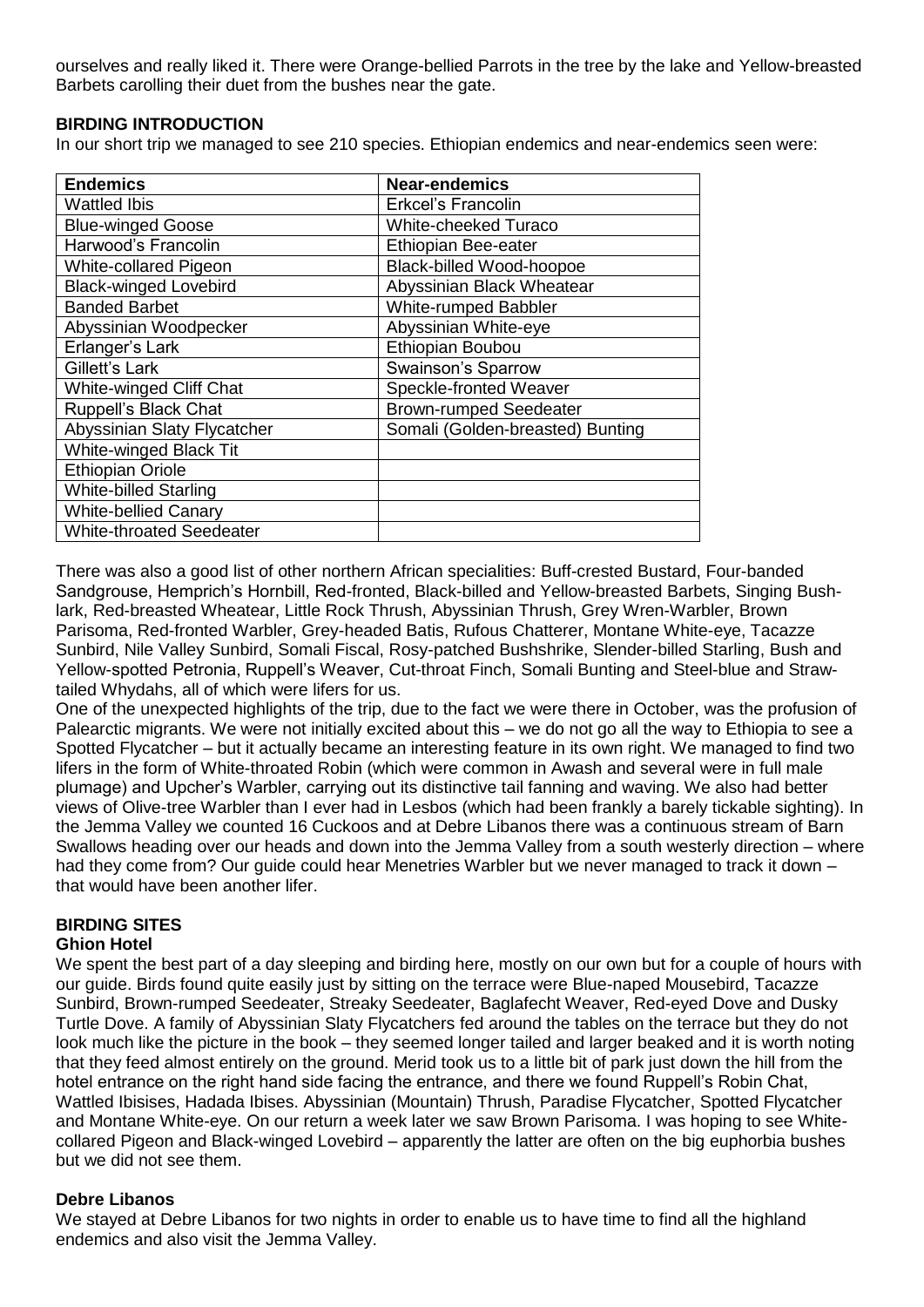The Portuguese Bridge is the classic site for several of the key species of the northern highlands. Whitebilled Starlings were flying up and down the gorge continuously so were easy to tick off. Slender-billed Starlings we only saw once, also flying. Ruppells Black Chat took at bit more work – they are not very active and although we eventually found four, they were often perched under a rock in the shade and tricky to find. We did not see White-winged Cliff-chat on our first visit, but went back the next afternoon and walked up the river valley a little way. Eventually a bird popped up and gave excellent views. Erckel's Francolin were calling in the morning here but we never managed to see one. We did have excellent views of Gelada Baboons from this location - a large group were grazing contentedly on the far side of the river, until chased off by a local farmer. They subsequently walked over the bridge and along the path back to our lodge where we had some excellent close-up views. We also birded the immediate grounds around the lodge and here our guide found Abyssinian Woodpecker. This is a small bird and quite hard to find, I understand, but the call was distinctive and not very wood-pecker-like so worth learning. Other birds seen around the lodge were Ethiopian Boubou, Yellow-bellied Waxbill and White-rumped Babbler. Another feature of the spectacular view from the lodge was the continuous stream of soaring raptors – mostly Ruppell's Vultures, but also the occasional Lammergeir and Augur Buzzard.

We also visited the Debre Libanos monastery. We went inside (we had previously intended to go to Lalibela so this was a bit of a poor substitute) which was interesting and well-explained by a monk who spoke firstclass English. The main draw of this area, however, is the forest. We were keen to see some forest birds as by this stage it was clear that we probably would not get to the Bale Mountains. We turned right in front of the monastery and went through an archway into an area with a stony stream crossing. Merid had warned us that this area was used as a toilet by the local beggars, so we had to watch where we put our feet. Despite (or because of) this, the area, which was right on the edge of good-looking forest, was hopping with birds. We stood next to a tree which Merid said was used as a nest site by Banded Barbets, and indeed they arrived, several of them, and called and displayed for us. While stood at this spot, we had excellent views of Little Rock Thrush, Ethiopian Oriole, Black-winged Lovebird and Mountain Wagtail. We moved up the path along the stream a hundred yards or so and had prolonged views of feeding White-backed Black Tits, and stunning, though fleeting, views of White-cheeked Turaco which is truly a beautiful bird. In about an hour we had seen most of the highland forest endemics apart from the Catbird which is apparently not common there.

# **Highland Plains**

We had expected to stop on our journey across the Sultulta Plains on the way to Debre Libanos but Merid was keen not to draw attention to ourselves as this was the day after the Bishoftu deaths and tension was running high. So instead we found our plains birds on the way back from the Jemma Valley where the road (a much less busy one) crosses similar and slightly better habitat.

## **The Jemma Valley**

The Jemma Valley excursion requires an early start – 5:00 am from the lodge, in the dark and the cold. (Torches were an essential requirement here as the electricity was erratic). We stopped to pick up breakfast at a nearby restaurant which initially seemed completely closed but eventually responded to phone calls. The extremely large omelette in a large roll was very welcome after our tomato sauce diet! The approach road to the valley goes along a very long high spur of flatland with the gorge dropping off on both sides and the scenery is spectacular. After the large village of Lemi the road goes over the edge – but it was not as precipitous or vertiginous as I feared. After nearly running over a couple of Erckel's Francolins our first target bird was the Abyssinian Black Wheatear – we soon found a group of about 4. A strange looking bird with a grubby looking greyish cap and an even grubbier looking buff rump. Then on down the gorge side to a flattish area where we met up with a local who is paid to show birders the Harwood's Francolin – this provides both income and an incentive for not eating them. As we got out of the car we could hear the francolin calling but it was a while until we could see it – the local chap showed us where we could get a view and sure enough it was behind a bush from where we had been previously looking, calling from the top of a stone wall. The scope was useful here and provided a good view of all the salient field marks. Whist watching the Harwoods' Francolin an Erckel's Francolin started calling – this took a while to find but again gave good scope views and was clearly very different from the Harwood's, being much bigger, darker and with an obvious red cap. All the time we were watching the francolins, a Cinnamonbreasted Bunting was singing from a nearby rock and gave individual-feather-barb scope views! It may be worth noting that it was 6:30 when we saw the francolins and Merid reckons this is the best time to be there.

We then drove on down the valley, stopping only to admire full-breeding-plumage Black-winged Red Bishops on the top of sorghum seed-heads. We crossed the Jemma River and drove up the other side a short way to the Lomi River. We parked by the bridge and got out of the car and were immediately faced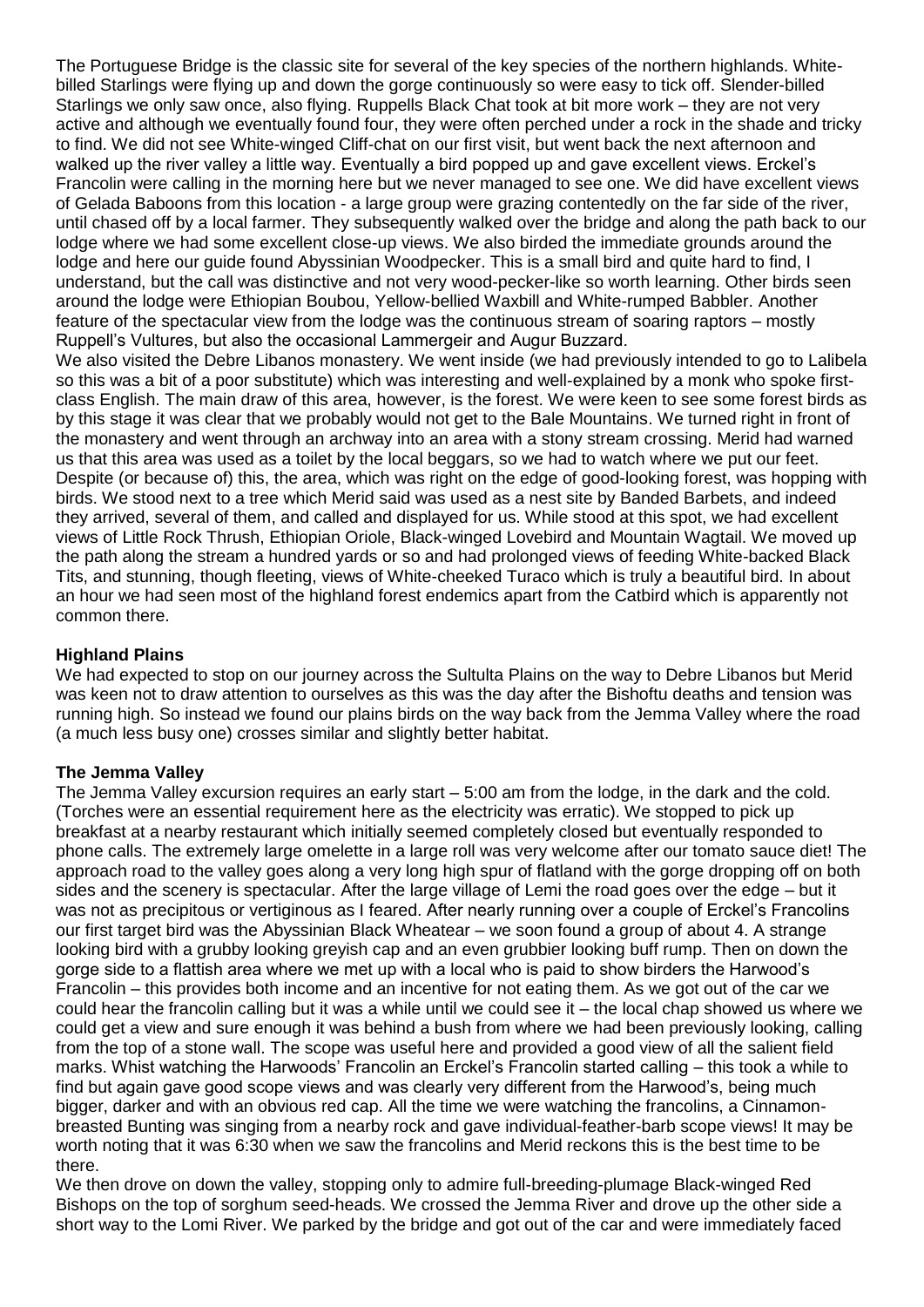with a proliferation of bird numbers and species – mostly common but brightly-coloured African birds such as Red-cheeked Cordon Bleu, Village Weaver, Superb Starling, Lesser Blue-eared Starling but also including Yellow-fronted Canary and Black-billed Barbet. There were several Common Cuckoos around and many of the birds were mobbing the Cuckoos which made them easy to see. (We eventually totted up 16 Common Cuckoos through the day.) We walked along the track above the river seeing a continuous stream of birds – one small tree held 7 species including Scarlet-chested Sunbird, Woodland Kingfisher and Blackcap. The path then led down into the river bed where we walked along the stream-bed and watched a pool for a while. One key species we found here was White-throated Seedeater, located by its typical jangly seedeater song. The other key species is Red-billed Pytilia - our guide is sure he saw it but it was high in a large-leaved tree and unfortunately we never got a tickable view. Other notable species seen here were Bush Petronia, Bruce's Green Pigeon, Black-billed Barbet, Wire-tailed Swallow, Common Redstart, Whitethroat, Abyssinian White-eye, Marico Sunbird and Eurasian Golden Oriole (unusually, very good views). (Not to mention Common and Green Sandpipers). Our guide commented that the stream bed was not as busy as usual – just after the rains there was presumably still plenty of water around in the general countryside.

After a while we made our way back the way we had come, stopping suddenly as Merid pointed out a Speckle-fronted Weaver perched on a fence. (I had crossed this bird off my expected species list as I did not see how we could possibly see it, not visiting any of its areas of distribution, but I failed to notice a tiny red dot in the Jemma Valley – a strange isolated population.) We also picked up Mocking Cliff Chat on the way back up the gorge, but failed to find Fox Kestrel.

Driving back across the plains in the daylight the first birds we saw were Thekla Larks, looking distinctly different from those in Europe with very small crests (maybe they were just growing new ones after moulting?). We then stopped for a pair of Blue-winged Geese which were resting on the grass next to a stream. Other birds then appeared - we had excellent close views of White-collared Pigeon (not as common as I expected and certainly not a forest bird) then a Red-breasted Wheatear (these could be seen from the car as you drive by but this was the first close view) and then Erlanger's Larks flew in and one sang from a rock very close by showing his red cap. At several stream-sides there were clusters of Wattled Ibises looking like a collection of old rags, and, tearing apart a dead dog, was an excellent collection of Lappet-faced, Ruppell's, Hooded and White-backed Vultures. After an excellent morning's birding we arrived back at the lodge in time for a very late lunch of ……… spaghetti and tomato sauce.

## **Awash National Park**

Awash National Park was very good for birds but disappointing for mammals – the wild kind that is. We came across some very big herds of cattle and big herds of camels all feasting on the green grass and leaves after the rains (which had finished here some time before). We managed to find a few Oryx, one Lesser Kudu, some Warthogs, a Dik-dik and a Hyena, a couple of Olive Baboons, one Hamadryas Baboon (on the main road) and a few Grivet Monkeys. No Gazelles. Either they have been driven out by all the domesticated animals or they had spread out after the rains. But still, we were really there for the birds and they did not disappoint.

On our first transit through the park on the way to the lodge in the late morning we were amazed at the proliferation of Palearctic migrants – Isabelline Wheatear was by far the commonest bird with a supporting cast of Isabelline Shrikes (which incidentally had gone the next day) and flocks of up to ten Hoopoes. There were also large numbers of Olive Bee-eaters which are intra-African migrants. During our drives around the circuit over the Ilat Sala Plains we often stopped to walk into the bush where it looked birdy and we easily picked up most of our wanted species such as Rufous-Chatterer, Rosy-patched Bushshrike, Somali Fiscal, Ethiopian Bee-eater, Grey Wren-warbler, Black-billed Wood-hoopoe, Four-banded Sandgrouse and Greyheaded Batis. We saw 3 spectacular species of Whydah, all in full breeding plumage and displaying. Buffcrested Bustard took a bit more finding (possibly because the grass was very long) but in the end we spotted one sheltering under a bush right by the road – it gave fantastic views as it forgot about us and started feeding, catching a large juicy morsel and eating it only a few yards from the car. (There were plenty of large juicy morsels on offer – there were large numbers of huge grasshoppers (locusts?) about 4 inches long often in the trees perched along the branches). There were also plenty more migrants – many Barn Swallows plus Lesser Kestrels, Easter Olivaceous, Olive Tree and Upcher's Warblers, Red-backed, Southern Grey, and Masked Shrikes, European Bee-eaters and Pied Wheatears. One particularly odd sighting was what must have been a Peregine/Lanner cross – it had the Peregrine hood but the breast was buffy with slightly broken lines and the bird was really big and heavy especially in flight. The northern section of the park around Doho is drier and supports a slightly different suite of birds. We

went here specifically to find Arabian Bustard but in this we failed despite the efforts of our guide and of the locals who had seen them recently. However we did have fine views of Yellow-breasted Barbet, Redfronted Warbler, Nile Valley Sunbird, Somali Bunting and many other colourful African species (especially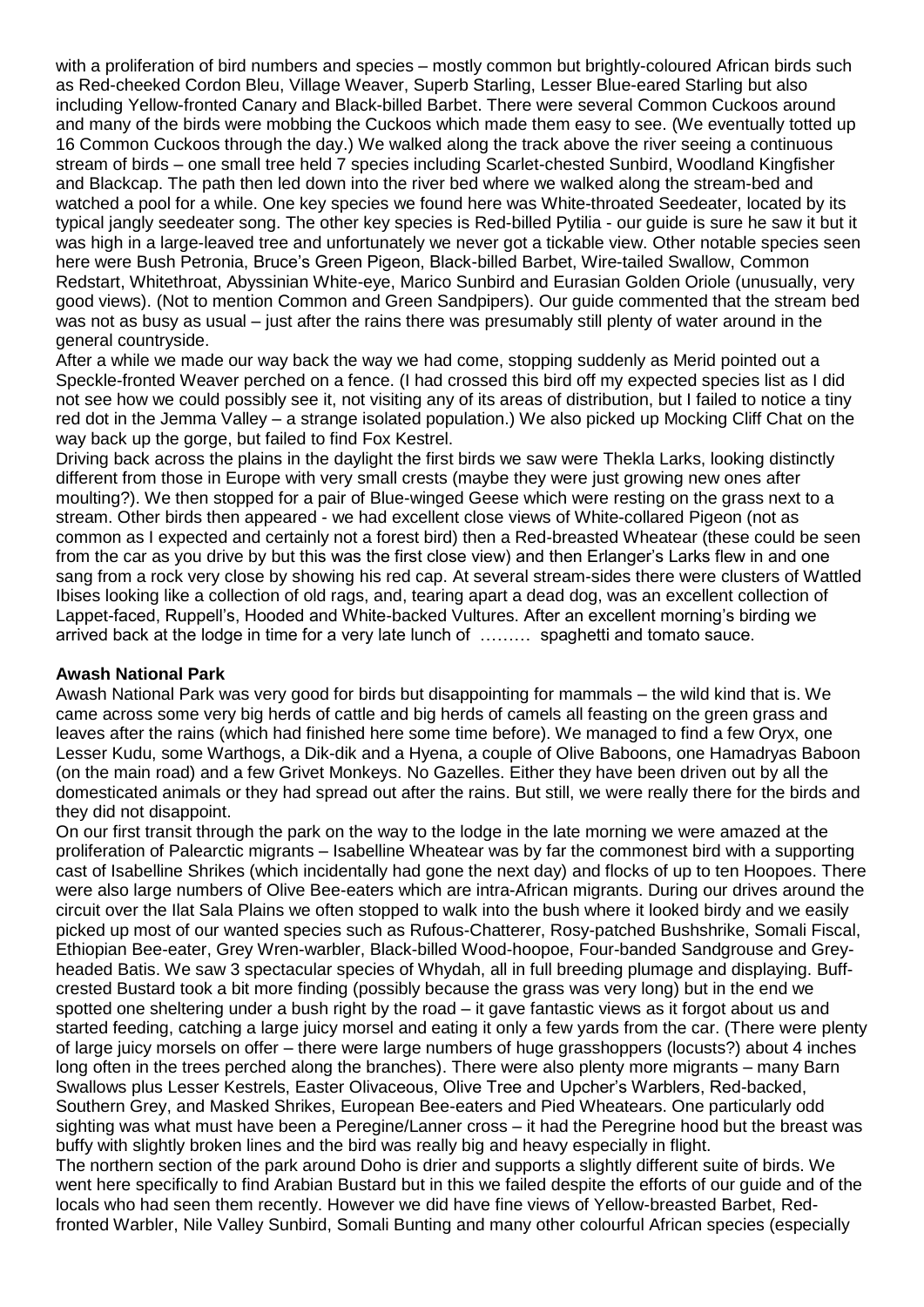around the areas where the rushes which are used to carpet the floors were disposed of – 5 species in one tree was not unusual.)

# **BIRD LIST**

|                             |                              |                           | <b>Debre</b><br>Libanos<br>& | Jemma                     |                  |
|-----------------------------|------------------------------|---------------------------|------------------------------|---------------------------|------------------|
| <b>Common name</b>          | <b>Scientific name</b>       | <b>Addis</b>              | plains                       | <b>Valley</b>             | Awash            |
| <b>Great White Pelican</b>  | Pelecanus onocrotalus        |                           |                              |                           | X                |
| Western Cattle Egret        | <b>Bubulcus ibis</b>         |                           |                              |                           | $\mathbf X$      |
| Grey Heron                  | Ardea cinerea                |                           | X                            |                           |                  |
| Purple Heron                | Ardea purpurea               |                           |                              |                           | $\mathbf X$      |
| <b>Great Egret</b>          | Ardea alba                   |                           |                              |                           | $\mathbf X$      |
| Hamerkop                    | Scopus umbretta              |                           |                              |                           | X                |
| Yellow-billed Stork         | Mycteria ibis                |                           |                              | $\boldsymbol{\mathrm{X}}$ |                  |
| <b>Black Stork</b>          | Ciconia nigra                |                           |                              |                           | X                |
| Abdim's Stork               | Ciconia abdimii              |                           |                              |                           | $\boldsymbol{X}$ |
| Marabou Stork               | Leptoptilos crumenifer       |                           |                              |                           | $\overline{X}$   |
| Hadada Ibis                 | Bostrychia hagedash          | X                         | X                            |                           |                  |
| <b>Wattled Ibis</b>         | Bostrychia carunculata       | $\mathbf X$               | $\mathbf X$                  |                           |                  |
| <b>Blue-winged Goose</b>    | Cyanochen cyanoptera         |                           | $\mathbf X$                  |                           |                  |
| <b>Egyptian Goose</b>       | Alopochen aegyptiaca         |                           | X                            |                           |                  |
| Yellow-billed Kite          | Milvus aegyptius             | $\boldsymbol{\mathrm{X}}$ | $\mathbf X$                  | X                         | $\mathbf X$      |
| African Fish Eagle          | Haliaeetus vocifer           |                           |                              |                           | X                |
| Lammergeier                 | Gypaetus barbatus            |                           | $\mathbf X$                  |                           |                  |
| <b>Egyptian Vulture</b>     | Neophron percnopterus        |                           |                              |                           | $\mathbf X$      |
| <b>Hooded Vulture</b>       | Necrosyrtes monachus         |                           | $\mathbf X$                  |                           |                  |
| White-backed Vulture        | Gyps africanus               |                           | $\mathbf X$                  |                           |                  |
| Rüppell's Vulture           | Gyps rueppellii              |                           | $\mathbf X$                  |                           |                  |
| Lappet-faced Vulture        | Torgos tracheliotus          |                           | $\mathbf X$                  |                           |                  |
| Dark Chanting Goshawk       | Melierax metabates           |                           |                              |                           | $\mathbf X$      |
| Gabar Goshawk               | Micronisus gabar             |                           |                              |                           | $\mathbf X$      |
| Augur Buzzard               | <b>Buteo augur</b>           | X                         | X                            | X                         |                  |
| Tawny Eagle                 | Aquila rapax                 |                           | $\boldsymbol{\mathrm{X}}$    |                           |                  |
| Wahlberg's Eagle            | Hieraaetus wahlbergi         |                           | X                            |                           |                  |
| Lesser Kestrel              | Falco naumanni               |                           |                              |                           | X                |
| Common Kestrel              | Falco tinnunculus            |                           | $\mathbf X$                  | $\mathbf X$               |                  |
| <b>Grey Kestrel</b>         | Falco ardosiaceus            |                           |                              |                           | X                |
| Pygmy Falcon                | Polihierax semitorquatus     |                           |                              |                           | $\mathbf X$      |
| Peregrine Falcon x Lanner   | Falco peregrinus x biarmicus |                           |                              |                           | $\mathbf X$      |
| <b>Helmeted Guineafowl</b>  | Numida meleagris             |                           |                              |                           | X                |
| <b>Crested Francolin</b>    | Dendroperdix sephaena        |                           |                              |                           | $\mathbf X$      |
| <b>Harwood's Francolin</b>  | Pternistis harwoodi          |                           |                              | $\mathbf X$               |                  |
| <b>Erckel's Francolin</b>   | Pternistis erckelii          |                           | $\mathbf X$                  | $\mathbf X$               |                  |
| Kori Bustard                | Ardeotis kori                |                           |                              |                           | $\mathbf X$      |
| <b>Buff-crested Bustard</b> | Lophotis gindiana            |                           |                              |                           | X                |
| Three-banded Plover         | Charadrius tricollaris       |                           |                              | $\mathbf X$               |                  |
| Spur-winged Lapwing         | Vanellus spinosus            |                           |                              |                           | X                |
| Common Sandpiper            | Actitis hypoleucos           |                           |                              | $\mathbf X$               |                  |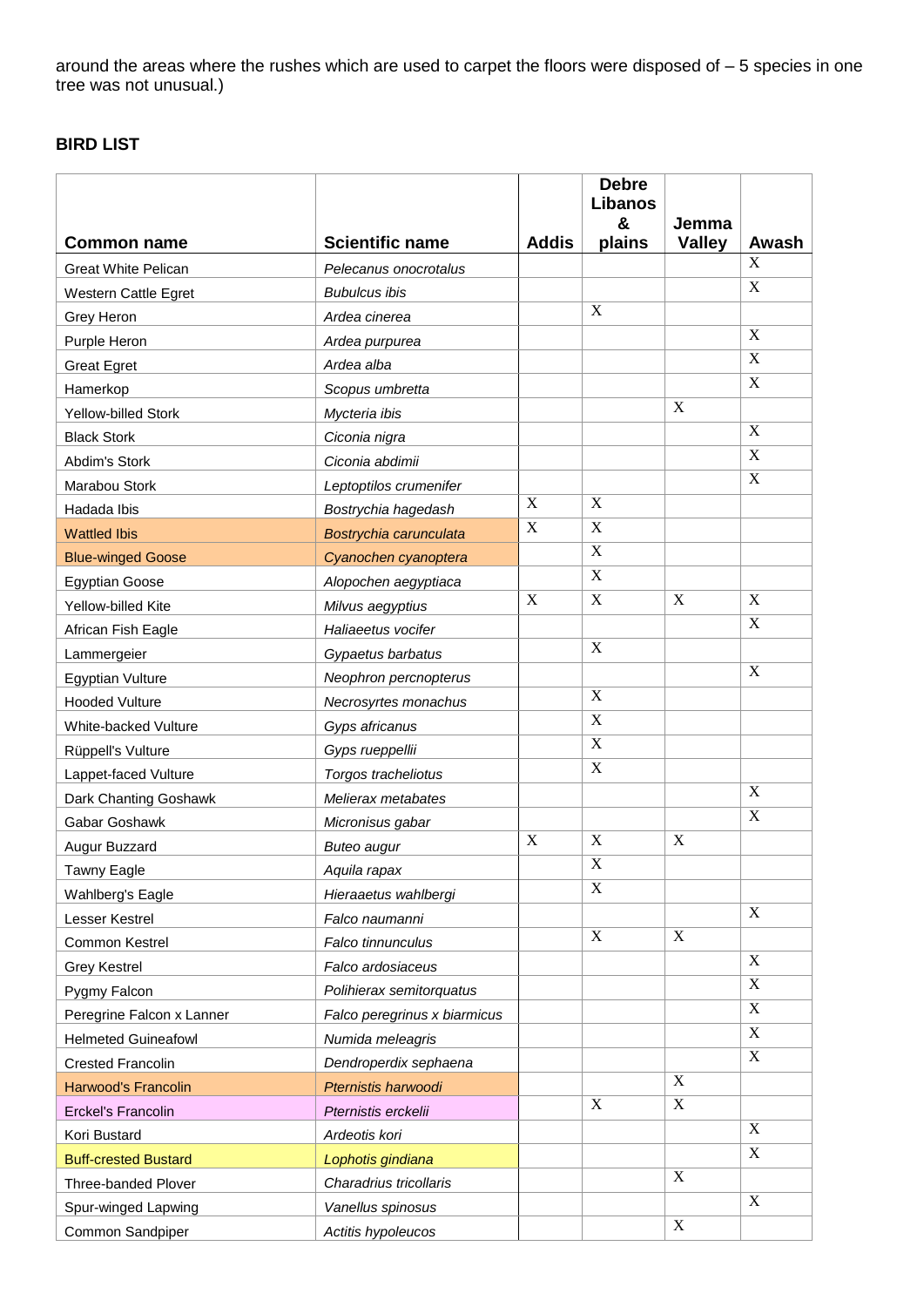| Green Sandpiper                   | Tringa cohropus               |             |             | X                         |             |
|-----------------------------------|-------------------------------|-------------|-------------|---------------------------|-------------|
| Chestnut-bellied Sandgrouse       | Pterocles exustus             |             |             |                           | $\mathbf X$ |
| <b>Four-banded Sandgrouse</b>     | Pterocles quadricinctus       |             |             |                           | $\mathbf X$ |
| <b>Bruce's Green Pigeon</b>       | Treron waalia                 |             |             | $\boldsymbol{\mathrm{X}}$ |             |
| Feral Pigeon                      | Columba livia 'feral'         | $\mathbf X$ | X           |                           |             |
| Speckled Pigeon                   | Columba guinea                |             | $\mathbf X$ |                           | $\mathbf X$ |
| <b>White-collared Pigeon</b>      | Columba albitorques           |             | $\mathbf X$ |                           |             |
| Dusky Turtle Dove                 | Streptopelia lugens           | $\mathbf X$ | $\mathbf X$ | $\mathbf X$               | $\mathbf X$ |
| Red-eyed Dove                     | Streptopelia semitorquata     | $\mathbf X$ | X           | X                         | $\mathbf X$ |
| Ring-necked Dove                  | Streptopelia capicola         |             |             |                           | $\mathbf X$ |
| Laughing Dove                     | Spilopelia senegalensis       |             |             | $\boldsymbol{\mathrm{X}}$ | $\mathbf X$ |
| Emerald-spotted Wood Dove         | Turtur chalcospilos           |             |             |                           | X           |
| Namaqua Dove                      | Oena capensis                 |             |             | X                         | X           |
| <b>Black-winged Lovebird</b>      | Agapornis taranta             |             | X           |                           |             |
| Orange-bellied Parrot             | Poicephalus rufiventris       |             |             |                           | X           |
| White-cheeked Turaco              | Tauraco leucotis              |             | $\mathbf X$ |                           |             |
| White-bellied Go-away-Bird        | Corythaixoides leucogaster    |             |             |                           | X           |
| Common Cuckoo                     | Cuculus canorus               |             |             | X                         |             |
| Diederick Cuckoo                  | Chrysococcyx caprius          |             | $\mathbf X$ | $\mathbf X$               |             |
| White-browed Coucal               | Centropus superciliosus       |             |             |                           | H           |
| Slender-tailed Nightjar           | Caprimulgus clarus            |             |             |                           | X           |
| African Palm Swift                | Cypsiurus parvus              |             |             |                           | X           |
| Nyanza Swift                      | Apus niansae                  |             | X           |                           |             |
| <b>Little Swift</b>               | Apus affinis                  |             |             |                           | $\mathbf X$ |
| <b>Blue-naped Mousebird</b>       | Urocolius macrourus           | X           | X           | X                         | X           |
| Pied Kingfisher                   | Ceryle rudis                  |             | $\mathbf X$ |                           |             |
| Grey-headed Kingfisher            | Halcyon leucocephala          |             |             |                           | X           |
| <b>Woodland Kingfisher</b>        | Halcyon senegalensis          |             |             | X                         |             |
| Little Bee-Eater                  | Merops pusillus               |             |             |                           | $\mathbf X$ |
| Ethiopian/Blue-breasted Bee-eater | Merops variegatus lafresnayii |             |             |                           | X           |
| White-throated Bee-Eater          | Merops albicollis             |             |             |                           | $\mathbf X$ |
| European Bee-Eater                | Merops apiaster               |             |             |                           | $\mathbf X$ |
| Northern Carmine Bee-Eater        | Merops nubicus                |             |             |                           | X           |
| Olive Bee-eater                   | Merops superciliaris          |             |             |                           | $\mathbf X$ |
| Lilac-breasted Roller             | Coracias caudatus             |             |             |                           | $\mathbf X$ |
| Abyssinian Roller                 | Coracias abyssinicus          |             |             |                           | $\mathbf X$ |
| Eurasian Hoopoe                   | Upupa epops                   |             |             |                           | X           |
| <b>Black-billed Wood Hoopoe</b>   | Phoeniculus somaliensis       |             |             |                           | $\mathbf X$ |
| Abyssinian Scimitarbill           | Rhinopomastus minor           |             |             |                           | $\mathbf X$ |
| <b>Hemprich's Hornbill</b>        | Tockus hemprichii             |             | X           |                           |             |
| African Grey Hornbill             | Tockus nasutus                |             |             |                           | $\mathbf X$ |
| Northern Red-billed Hornbill      | Tockus erythrorhynchus        |             |             |                           | X           |
| Eastern Yellow-billed Hornbill    | Tockus flavirostris           |             |             |                           | $\mathbf X$ |
| Red-fronted Tinkerbird            | Pogoniulus pusillus           |             | X           |                           |             |
| <b>Red-fronted Barbet</b>         | Tricholaema diademata         |             |             |                           | X           |
| <b>Black-billed Barbet</b>        | Lybius guifsobalito           |             |             | X                         | X           |
| <b>Banded Barbet</b>              | Lybius undatus                |             | X           |                           |             |
| <b>Yellow-breasted Barbet</b>     | Trachyphonus margaritatus     |             |             |                           | $\mathbf X$ |
| Abyssinian Woodpecker             | Dendropicos abyssinicus       |             | $\mathbf X$ |                           |             |
|                                   |                               |             |             |                           |             |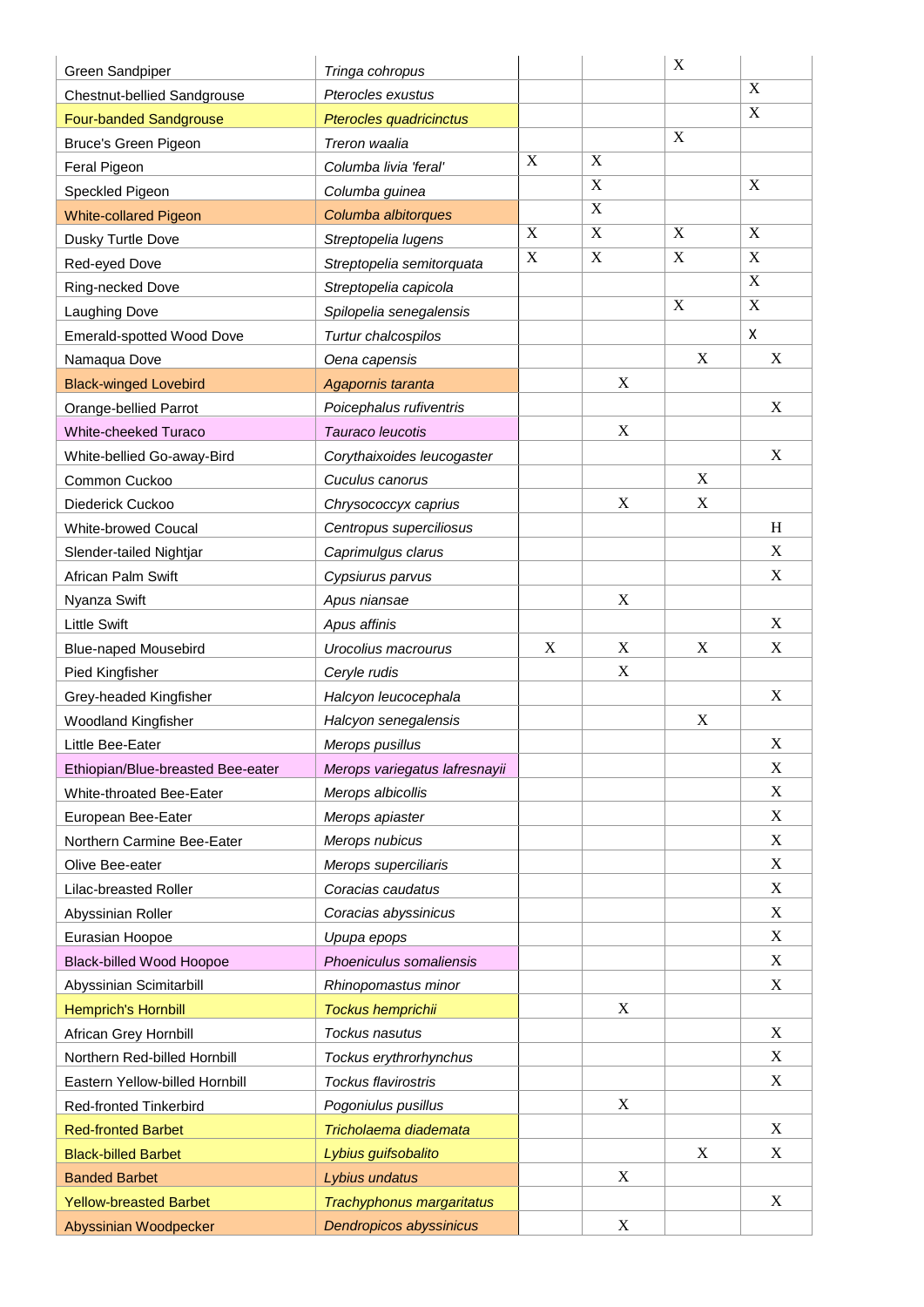| <b>Singing Bush Lark</b>       | Mirafra cantillans                            |                  |             |             | X                         |
|--------------------------------|-----------------------------------------------|------------------|-------------|-------------|---------------------------|
| <b>Gillett's Lark</b>          | Mirafra gilletti                              |                  |             |             | X                         |
| <b>Erlanger's Lark</b>         | Calandrella erlangeri                         |                  | X           |             |                           |
| Thekla Lark                    | Galerida theklae                              |                  | X           |             |                           |
| <b>Rock Martin</b>             | Ptyonoprogne fuligula                         |                  | $\mathbf X$ |             |                           |
| Brown-throated/Plain Martin    | Riparia paludicola                            | X                |             |             |                           |
| <b>Red-rumped Swallow</b>      | Cecropis daurica                              |                  | X           |             |                           |
| <b>Barn Swallow</b>            | Hirundo rustica                               |                  | X           |             | X                         |
| Wire-tailed Swallow            | Hirundo smithii                               |                  |             | X           |                           |
| Western Yellow Wagtail         | Motacilla flava                               |                  |             |             | X                         |
| Grey Wagtail                   | Motacilla cinerea                             |                  | X           | X           |                           |
| Mountain Wagtail               | Motacilla clara                               |                  | $\mathbf X$ | $\mathbf X$ |                           |
| <b>Tree Pipit</b>              | Anthus trivialis                              |                  |             |             | X                         |
| Common Bulbul                  | Pycnonotus barbatus                           |                  | X           | X           | X                         |
| Rüppell's Robin-Chat           | Cossypha semirufa                             | X                | $\mathbf X$ |             |                           |
| <b>White-throated Robin</b>    | Irania gutturalis                             |                  |             |             | X                         |
| <b>Common Redstart</b>         | Phoenicurus phoenicurus                       |                  |             | X           |                           |
| White-browed Scrub Robin       | Cercotrichas leucophrys                       |                  |             |             | X                         |
| Rufous-(tailed) Scrub Robin    | Cercotrichas galactotes                       |                  |             |             | X                         |
| <b>Red-breasted Wheatear</b>   | Oenanthe bottae                               |                  | X           |             |                           |
| <b>Isabelline Wheatear</b>     | Oenanthe isabellina                           |                  |             |             | $\boldsymbol{\mathrm{X}}$ |
| Pied Wheatear                  | Oenanthe pleschanka                           |                  |             |             | $\mathbf X$               |
| Abyssinian Black Wheatear      | Oenanthe lugubris                             |                  |             | X           |                           |
| <b>Blackstart</b>              | Oenanthe melanura                             |                  |             |             | $\boldsymbol{\mathrm{X}}$ |
| Rüppell's Black Chat           | Myrmecocichla melaena                         |                  | X           |             |                           |
| <b>White-winged Cliff Chat</b> | Thamnolaea semirufa                           |                  | X           |             |                           |
|                                | Thamnolaea                                    |                  |             |             |                           |
| Mocking Cliff Chat             | cinnamomeiventris                             |                  |             | X           |                           |
| <b>Little Rock Thrush</b>      | Monticola rufocinereus<br>Turdus (olivaceous) |                  | X           |             |                           |
| Abyssinian/Mountain Thrush     | abyssinicus                                   | $\boldsymbol{X}$ | X           |             |                           |
| Eastern Olivaceous Warbler     | Hippolais pallida                             |                  |             |             | X                         |
| Upcher's Warbler               | Hippolais languida                            |                  |             |             | $\boldsymbol{\mathrm{X}}$ |
| Olive-tree Warbler             | Hippolais olivetorum                          |                  |             |             | X                         |
| Grey-backed Camaroptera        | Camaroptera brevicaudata                      |                  |             |             | $\mathbf X$               |
| <b>Grey Wren-Warbler</b>       | <b>Calamonastes simplex</b>                   |                  |             |             | $\boldsymbol{\mathrm{X}}$ |
| Yellow-bellied Eremomela       | Eremomela icteropygialis                      |                  |             |             | X                         |
| Northern Crombec               | Sylvietta brachyura                           |                  |             |             | $\mathbf X$               |
| Common Chiffchaff              | Phylloscopus collybita                        |                  | X           |             |                           |
| Eurasian Blackcap              | Sylvia atricapilla                            |                  |             | X           |                           |
| <b>Barred Warbler</b>          | Sylvia nisoria                                |                  |             |             | X                         |
| Lesser Whitethroat             | Sylvia curruca                                |                  | X           |             |                           |
| Common Whitethroat             | Sylvia communis                               |                  |             | $\mathbf X$ |                           |
| <b>Brown Parisoma</b>          | Parisoma lugens                               | X                |             |             |                           |
| Singing Cisticola              | Cisticola cantans                             |                  | $\mathbf X$ |             |                           |
| <b>Stout Cisticola</b>         | Cisticola robustus                            |                  | H           |             |                           |
| Tawny-flanked Prinia           | Prinia subflava                               |                  | $\mathbf X$ |             |                           |
| <b>Red-fronted Warbler</b>     | <b>Urorhipis rufifrons</b>                    |                  |             |             | X                         |
| Abyssinian Slaty Flycatcher    | Dioptrornis chocolatinus                      | X                | X           |             |                           |
| African Grey Flycatcher        | <b>Bradornis microrhynchus</b>                |                  |             |             | X                         |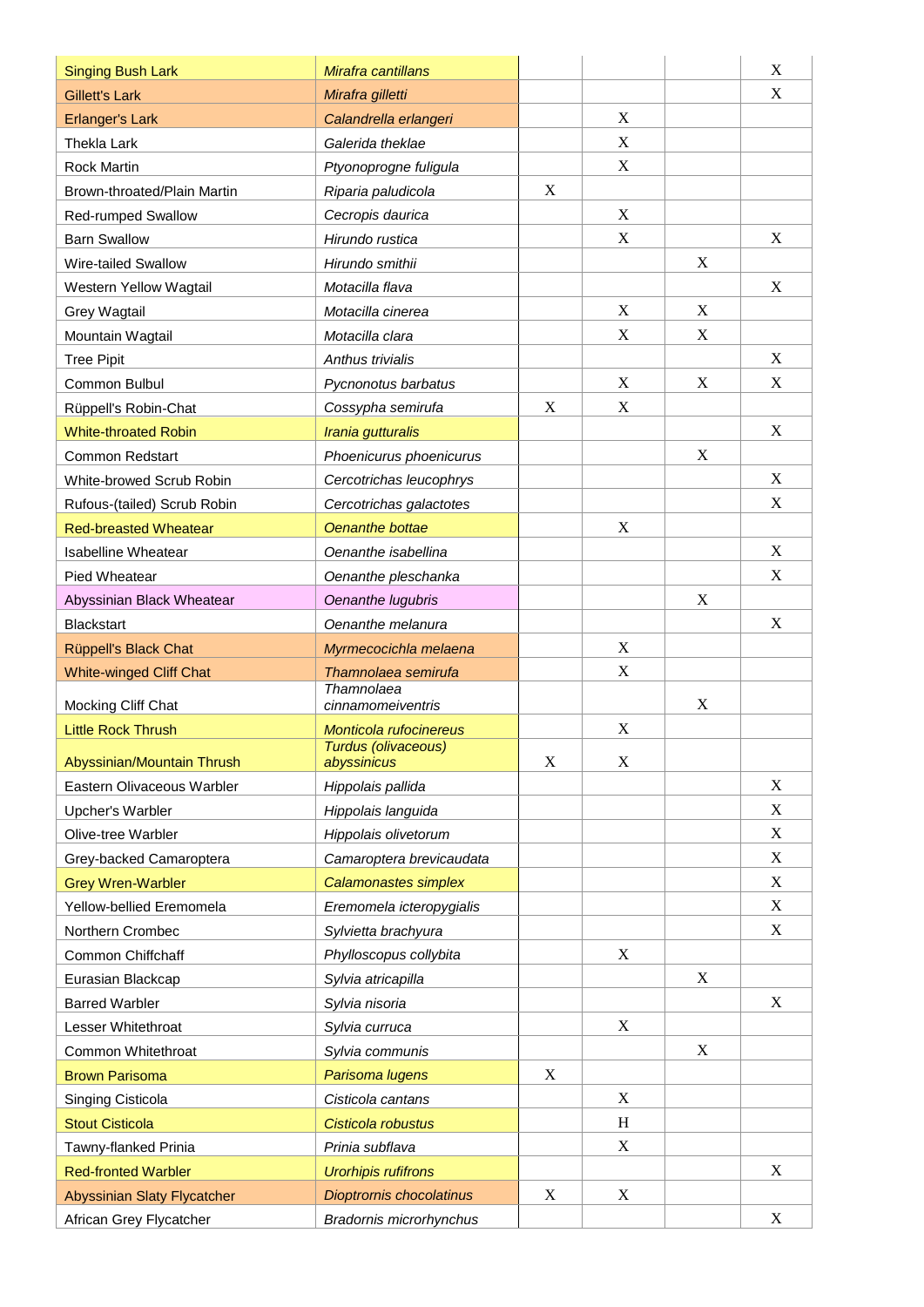| Spotted Flycatcher                   | Muscicapa striata          | X |             |             | X                         |
|--------------------------------------|----------------------------|---|-------------|-------------|---------------------------|
| African Paradise-flycatcher          | Terpsiphone viridis        | X | X           | X           |                           |
| <b>Grey-headed Batis</b>             | <b>Batis orientalis</b>    |   |             |             | X                         |
| White-rumped Babbler                 | Turdoides leucopygia       |   | X           | X           |                           |
| <b>Rufous Chatterer</b>              | Turdoides rubiginosa       |   |             |             | X                         |
| <b>White-backed Black Tit</b>        | Parus leuconotus           |   | X           |             |                           |
| Abyssinian White-Eye                 | Zosterops abyssinicus      |   |             | $\mathbf X$ |                           |
| <b>Montane White-Eye</b>             | Zosterops poliogastrus     | X | X           |             |                           |
| <b>Tacazze Sunbird</b>               | Nectarinia tacazze         | X | X           | X           |                           |
| Scarlet-chested Sunbird              | Chalcomitra senegalensis   |   |             | X           |                           |
| <b>Beautiful Sunbird</b>             | Cinnyris pulchellus        |   |             |             | X                         |
| Marico Sunbird                       | Cinnyris mariquensis       |   |             | $\mathbf X$ |                           |
| Variable Sunbird                     | Cinnyris venustus          |   | X           |             |                           |
| <b>Nile Valley Sunbird</b>           | Hedydipna metallica        |   |             |             | $\boldsymbol{\mathrm{X}}$ |
| Common Fiscal                        | Lanius collaris            |   |             |             | $\boldsymbol{\mathrm{X}}$ |
| <b>Somali Fiscal</b>                 | Lanius somalicus           |   |             |             | $\boldsymbol{\mathrm{X}}$ |
| <b>Red-backed Shrike</b>             | Lanius collurio            |   |             |             | $\mathbf X$               |
| <b>Isabelline Shrike</b>             | Lanius isabellinus         |   |             |             | X                         |
| Southern Grey Shrike                 | Lanius meridionalis        |   |             |             | $\boldsymbol{\mathrm{X}}$ |
| Masked Shrike                        | Lanius nubicus             |   |             |             | X                         |
| Slate-colored Boubou                 | Laniarius funebris         |   |             |             | $\boldsymbol{\mathrm{X}}$ |
| Ethiopian Boubou                     | Laniarius aethiopicus      |   | $\mathbf X$ |             |                           |
| <b>Black-crowned Tchagra</b>         | Tchagra senegalus          |   |             |             | $\boldsymbol{\mathrm{X}}$ |
| Grey-headed Bushshrike               | Malaconotus blanchoti      |   |             |             | $\boldsymbol{\mathrm{X}}$ |
| Orange (Sulphur)-breasted Bushshrike | Telephorus sulfureopectus  |   |             |             | X                         |
| <b>Rosy-patched Bushshrike</b>       | <b>Telophorus cruentus</b> |   |             |             | X                         |
| Eurasian Golden Oriole               | Oriolus oriolus            |   |             | X           |                           |
| <b>Ethiopian Oriole</b>              | Oriolus monacha            |   | X           |             |                           |
| Fork-tailed Drongo                   | Dicrurus adsimilis         |   |             |             | $\boldsymbol{\mathrm{X}}$ |
| Cape Crow/Rook                       | Corvus capensis            |   | X           |             | X                         |
| Pied Crow                            | Corvus albus               | X | $\mathbf X$ | $\mathbf X$ |                           |
| Fan-tailed Raven                     | Corvus rhipidurus          |   | X           | X           |                           |
| <b>Thick-billed Raven</b>            | Corvus crassirostris       |   | X           |             |                           |
| <b>Slender-billed Starling</b>       | Onychognathus tenuirostris |   | $\mathbf X$ |             |                           |
| <b>White-billed Starling</b>         | Onychognathus albirostris  |   | X           | X           |                           |
| <b>Greater Blue-eared Starling</b>   | Lamprotornis chalybaeus    |   |             |             | $\mathbf X$               |
| Lesser Blue-eared Starling           | Lamprotornis chloropterus  |   |             | X           | X                         |
| Rüppell's Starling                   | Lamprotornis purpuroptera  |   |             |             | $\boldsymbol{\mathrm{X}}$ |
| <b>Superb Starling</b>               | Lamprotornis superbus      |   |             | X           | $\mathbf X$               |
| <b>Wattled Starling</b>              | Creatophora cinerea        |   |             |             | X                         |
| Swainson's Sparrow                   | Passer swainsonii          |   | $\mathbf X$ | $\mathbf X$ | $\mathbf X$               |
| <b>Bush Petronia</b>                 | Gymnoris dentata           |   |             | X           |                           |
| <b>Yellow-spotted Petronia</b>       | Gymnoris pyrgita           |   |             |             | X                         |
| White-browed Sparrow-Weaver          | Plocepasser mahali         |   |             |             | X                         |
| Speckle-fronted Weaver               | Sproropipes frontalis      |   |             | X           |                           |
| Red-billed Buffalo Weaver            | <b>Bubalornis niger</b>    |   |             |             | $\boldsymbol{\mathrm{X}}$ |
| White-headed Buffalo Weaver          | Dinemellia dinemelli       |   |             |             | X                         |
| Village Weaver                       | Ploceus cucullatus         |   |             | $\mathbf X$ |                           |
| Vitelline Masked Weaver              | Ploceus vitellinus         |   |             | X           |                           |